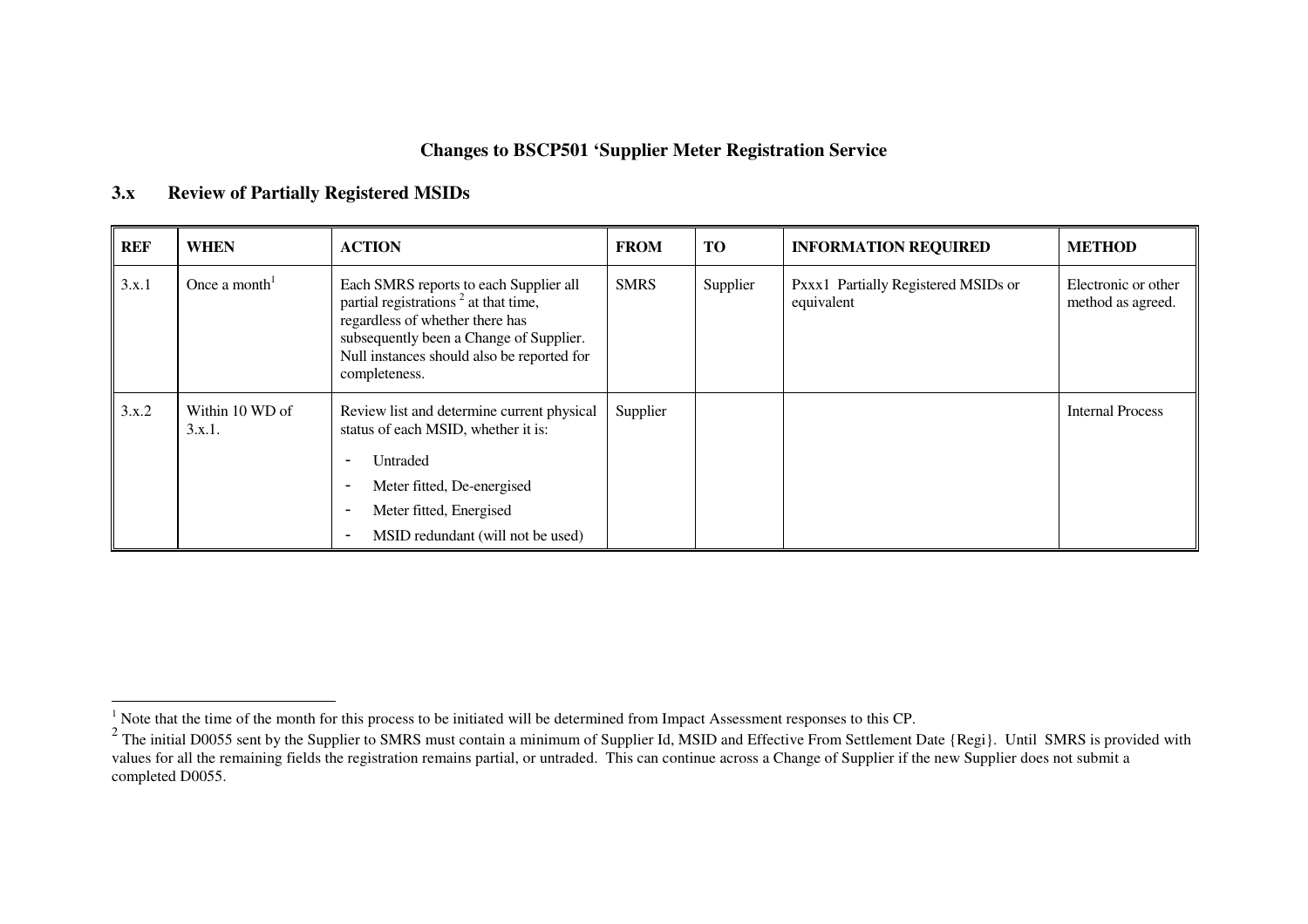| <b>REF</b> | <b>WHEN</b>                              | <b>ACTION</b>                                                                                                                                                                        | <b>FROM</b> | <b>TO</b>                   | <b>INFORMATION REQUIRED</b>                                                | <b>METHOD</b>                            |
|------------|------------------------------------------|--------------------------------------------------------------------------------------------------------------------------------------------------------------------------------------|-------------|-----------------------------|----------------------------------------------------------------------------|------------------------------------------|
| 3.x.3      | Within 10WD of 3.x.1                     | Report back on current physical status of<br>all MSIDs on list                                                                                                                       | Supplier    | <b>SMRS</b><br><b>BSCCo</b> | Pxxx2 Physical Status of MSID Report or<br>equivalent                      | Electronic or other<br>method as agreed. |
| 3.x.4      | Within 10 WD of<br>3.x.3 as appropriate. | Supplier completes necessary actions to<br>remove any traded <sup>3</sup> or redundant MSIDs<br>from the list by completing the registration<br>or requesting logical disconnection. | Supplier    | <b>SMRS</b><br><b>LDSO</b>  | D0205 (Update Registration Details)<br>D0132 (Request for Disconnection of | Electronic or other<br>method as agreed. |
|            |                                          |                                                                                                                                                                                      |             |                             | Supply)                                                                    |                                          |

# **Changes to the SVA Data Catalogue**

### **SVA Data Catalogue Volume 1**

Create two new flow follows:

Pxxx1 'Partially Registered MSIDs' containing data items: Supplier Id, GSP Group Id, Metering System Id, SMRA Id, Effectve From Settlement Date {Regi}, Effective To Settlement Date {Regi} (if known and if less than 14 calendar months ago), Date of D0055 Processing.

Pxxx2 Physical Status of MSID Report containing data items: Supplier Id, GSP Group Id,

 $3$  Note that an MSID is should be fully registered (traded) if a Meter is fitted, whether it is energised or de-energised